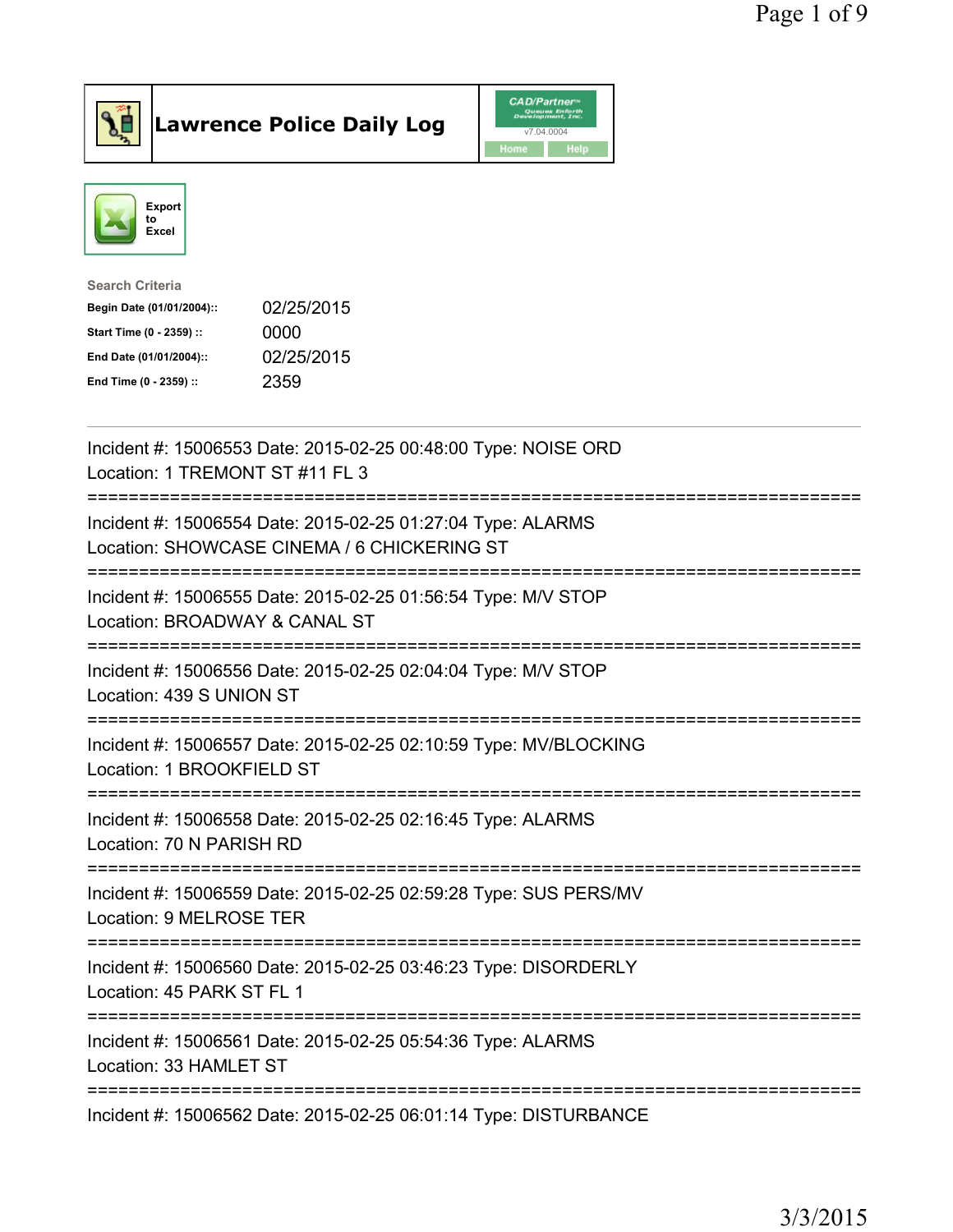Location: 67 NEWTON ST #14 =========================================================================== Incident #: 15006563 Date: 2015-02-25 06:25:22 Type: M/V STOP Location: ESSEX ST & FRANKLIN ST =========================================================================== Incident #: 15006564 Date: 2015-02-25 06:50:53 Type: M/V STOP Location: MERRIMACK ST =========================================================================== Incident #: 15006565 Date: 2015-02-25 07:02:30 Type: DISTURBANCE Location: 28 FAIRMONT ST FL 3 =========================================================================== Incident #: 15006566 Date: 2015-02-25 07:11:29 Type: STOL/MV/PAS Location: EL TIPICO / null =========================================================================== Incident #: 15006567 Date: 2015-02-25 07:23:39 Type: DOMESTIC/PAST Location: 14 BROOK ST FL 2 =========================================================================== Incident #: 15006568 Date: 2015-02-25 07:40:58 Type: AUTO ACC/NO PI Location: AMESBURY ST =========================================================================== Incident #: 15006569 Date: 2015-02-25 07:51:02 Type: M/V STOP Location: CENTRAL BRIDGE =========================================================================== Incident #: 15006570 Date: 2015-02-25 07:51:39 Type: ANIMAL COMPL Location: 273 FARNHAM ST FL 3 =========================================================================== Incident #: 15006571 Date: 2015-02-25 07:52:22 Type: STOL/MV/PAS Location: 59 ALDER ST =========================================================================== Incident #: 15006572 Date: 2015-02-25 07:54:07 Type: SUS PERS/MV Location: 29 BARKER ST =========================================================================== Incident #: 15006573 Date: 2015-02-25 07:58:34 Type: M/V STOP Location: HAVERHILL ST & JACKSON ST =========================================================================== Incident #: 15006574 Date: 2015-02-25 08:00:16 Type: 209A/VIOLATION Location: 45 FRANKLIN ST =========================================================================== Incident #: 15006575 Date: 2015-02-25 08:13:49 Type: STOL/MV/PAS Location: 399 HAMPSHIRE ST =========================================================================== Incident #: 15006576 Date: 2015-02-25 08:19:12 Type: MV/BLOCKING Location: 80 EUTAW ST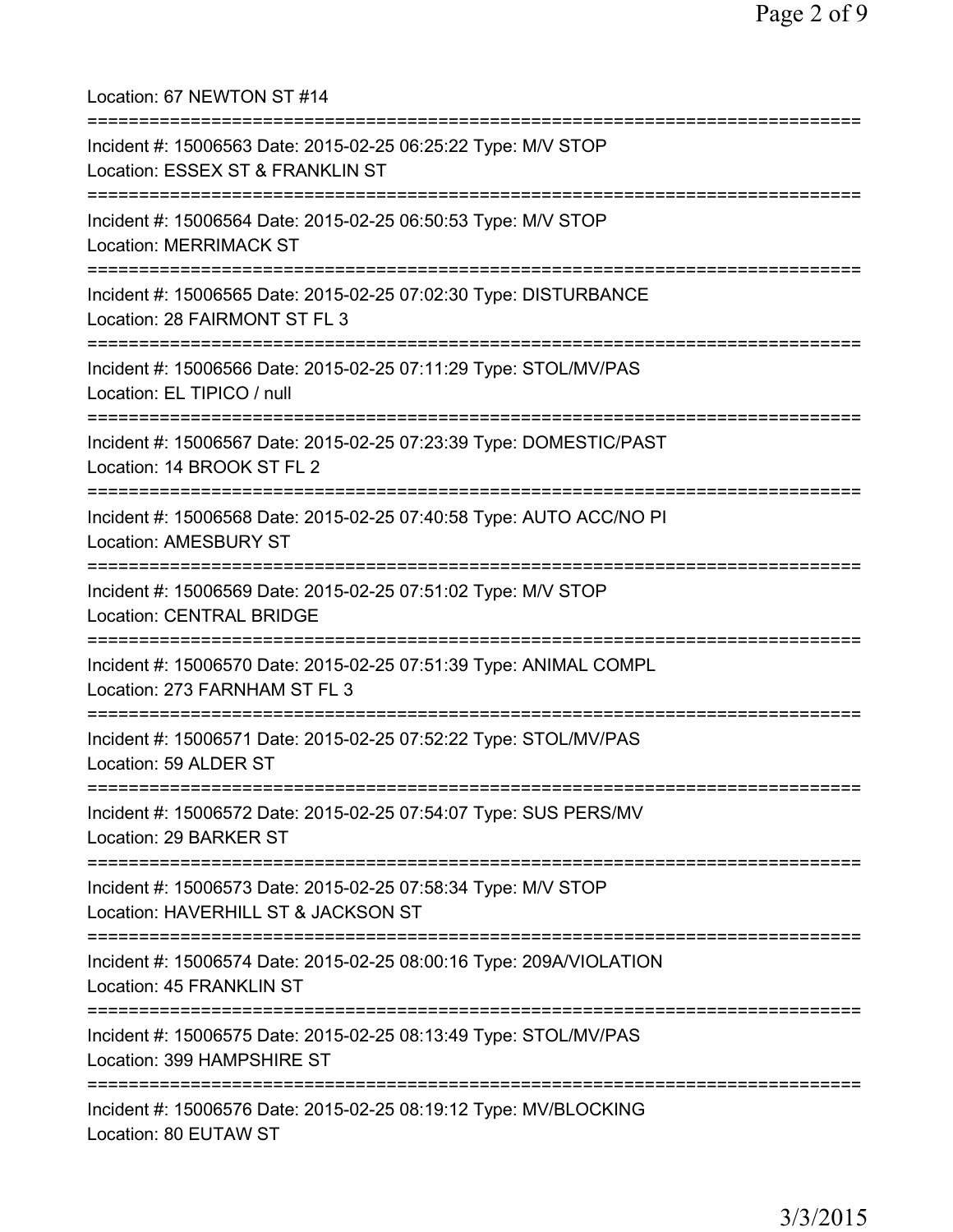| Incident #: 15006577 Date: 2015-02-25 08:27:49 Type: HIT & RUN M/V<br>Location: 118 OLIVE AV                                                                               |
|----------------------------------------------------------------------------------------------------------------------------------------------------------------------------|
| Incident #: 15006578 Date: 2015-02-25 08:37:24 Type: UNWANTEDGUEST<br>Location: 20 MARSTON ST                                                                              |
| Incident #: 15006579 Date: 2015-02-25 08:46:29 Type: TOW OF M/V<br>Location: 232RP6 / CENTRE ST & SPRUCE ST                                                                |
| Incident #: 15006580 Date: 2015-02-25 08:57:09 Type: HIT & RUN M/V<br>Location: 354 MERRIMACK ST                                                                           |
| Incident #: 15006581 Date: 2015-02-25 09:29:48 Type: LARCENY/PAST<br>Location: 37 KINGSTON ST                                                                              |
| Incident #: 15006582 Date: 2015-02-25 09:49:17 Type: DOMESTIC/PROG<br>Location: 122 SYLVESTER ST                                                                           |
| ======================================<br>Incident #: 15006583 Date: 2015-02-25 09:51:23 Type: INVESTIGATION<br>Location: 90 LOWELL ST<br>================================ |
| Incident #: 15006584 Date: 2015-02-25 10:21:34 Type: FRAUD<br>Location: 127 LAWRENCE ST #38                                                                                |
| Incident #: 15006585 Date: 2015-02-25 10:42:21 Type: DRUG VIO<br>Location: BROOKFIELD ST & EASTON ST                                                                       |
| Incident #: 15006586 Date: 2015-02-25 10:51:56 Type: LARCENY/PAST<br>Location: 103 BEACON AV                                                                               |
| Incident #: 15006587 Date: 2015-02-25 10:53:25 Type: M/V STOP<br>Location: PARK ST & TRENTON ST                                                                            |
| Incident #: 15006588 Date: 2015-02-25 11:14:47 Type: B&E FOLLOW UP<br>Location: 2 PLEASANT TER                                                                             |
| Incident #: 15006589 Date: 2015-02-25 11:15:41 Type: RECOV/STOL/MV<br>Location: 21 SHAWSHEEN RD                                                                            |
| Incident #: 15006590 Date: 2015-02-25 11:34:47 Type: LOST PROPERTY<br>Location: 32 TENNEY ST                                                                               |
|                                                                                                                                                                            |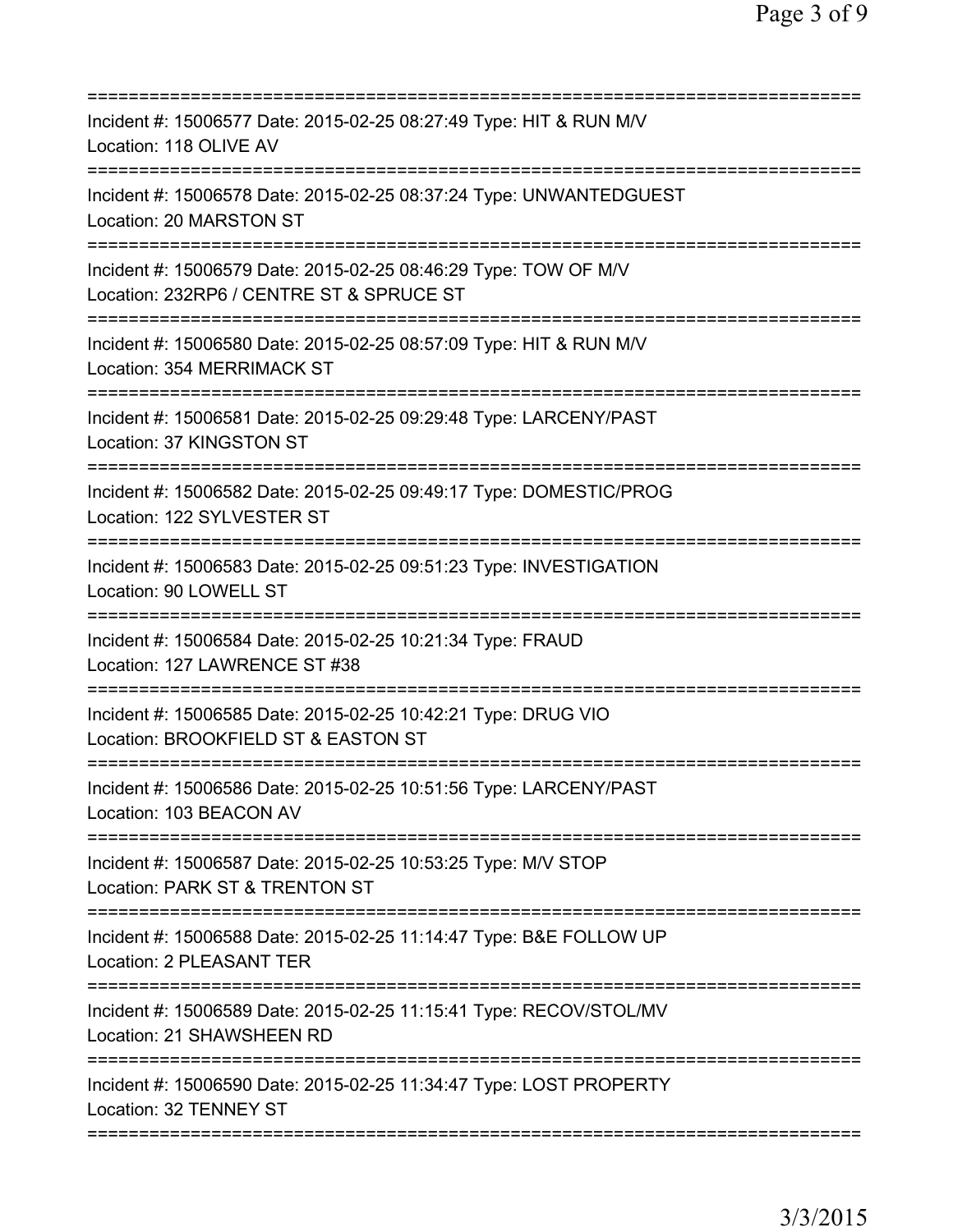| Incident #: 15006591 Date: 2015-02-25 11:45:20 Type: SUS PERS/MV<br>Location: LOWELL ST & LOWELL TER        |
|-------------------------------------------------------------------------------------------------------------|
| Incident #: 15006592 Date: 2015-02-25 12:04:29 Type: TOW OF M/V<br>Location: 76 AMES ST                     |
| Incident #: 15006593 Date: 2015-02-25 12:09:04 Type: LIC PLATE STO<br>Location: 122 DORCHESTER ST           |
| Incident #: 15006594 Date: 2015-02-25 12:29:51 Type: HIT & RUN M/V<br>Location: 354 MERRIMACK ST            |
| Incident #: 15006595 Date: 2015-02-25 12:30:21 Type: RECOV/STOL/MV<br>Location: 521 HAVERHILL ST            |
| Incident #: 15006596 Date: 2015-02-25 12:47:34 Type: M/V STOP<br>Location: 195 HAVERHILL ST                 |
| Incident #: 15006597 Date: 2015-02-25 13:08:42 Type: MAL DAMAGE<br>Location: 615 S UNION ST                 |
| Incident #: 15006598 Date: 2015-02-25 13:25:40 Type: SHOPLIFTING<br>Location: WALGREENS / 220 S BROADWAY    |
| Incident #: 15006599 Date: 2015-02-25 13:30:17 Type: KEEP PEACE<br>Location: HESS GAS / 615 BROADWAY        |
| Incident #: 15006600 Date: 2015-02-25 13:31:50 Type: LARCENY/MV/PAST<br>Location: 83 WATER ST               |
| Incident #: 15006601 Date: 2015-02-25 13:39:08 Type: DISTURBANCE<br>Location: 50 COMMON ST FL 1STFL         |
| Incident #: 15006602 Date: 2015-02-25 13:43:15 Type: NOTIFICATION<br>Location: 100 MARKET ST FL 2ND         |
| Incident #: 15006603 Date: 2015-02-25 14:16:34 Type: SUS PERS/MV<br>Location: BROADWAY & TREMONT ST         |
| Incident #: 15006604 Date: 2015-02-25 14:18:34 Type: ALARM/BURG<br>Location: TAYLOR RENTAL / 637 ANDOVER ST |
| Incident #: 15006605 Date: 2015-02-25 14:21:44 Type: ALARM/BURG                                             |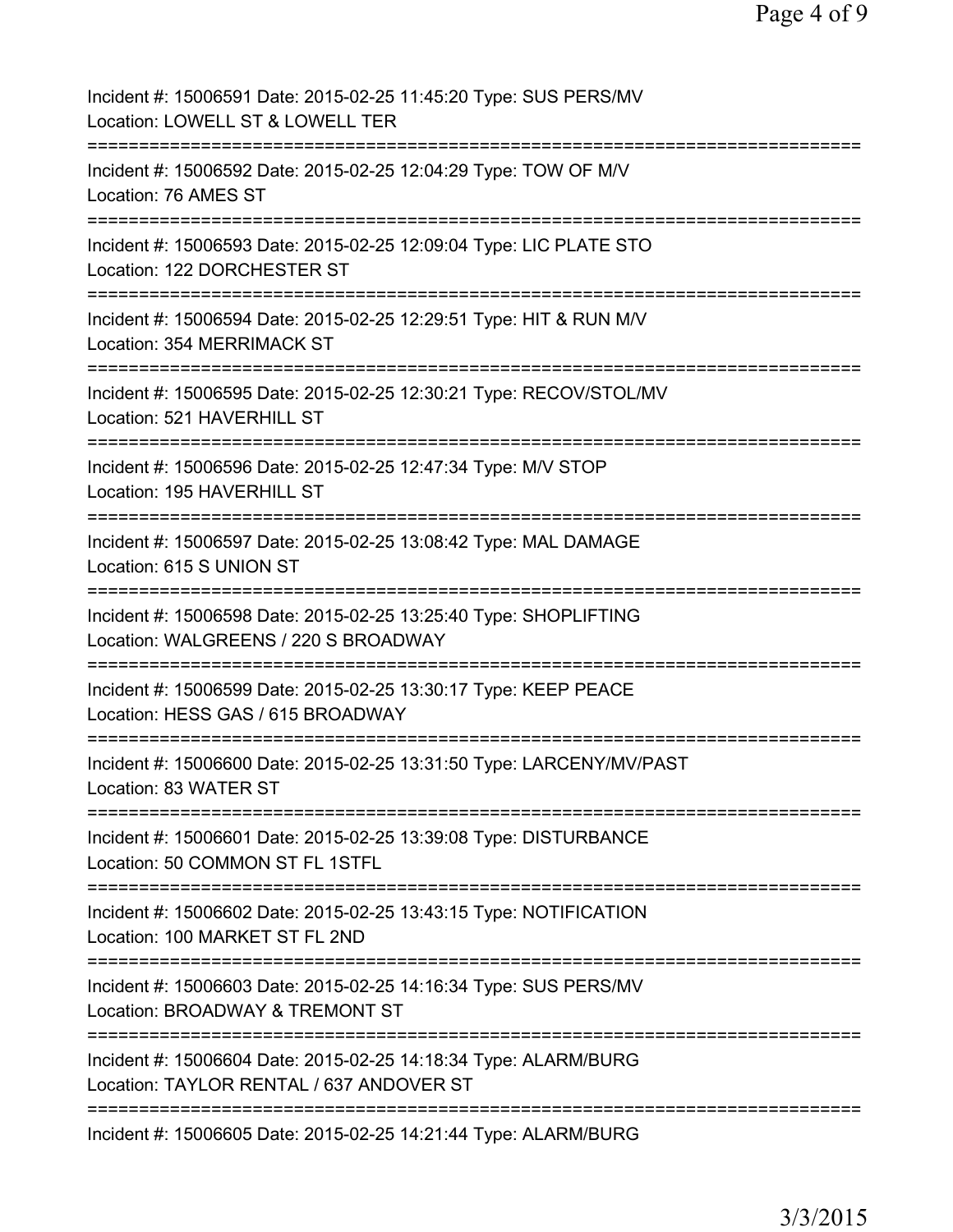| Location: AMARAL RESD / 159 EASTON ST                                                                                             |
|-----------------------------------------------------------------------------------------------------------------------------------|
| Incident #: 15006606 Date: 2015-02-25 14:46:07 Type: AUTO ACC/NO PI<br><b>Location: MAY ST</b>                                    |
| Incident #: 15006607 Date: 2015-02-25 14:50:13 Type: ALARM/BURG<br>Location: TAYLOR RENTAL / 637 ANDOVER ST                       |
| Incident #: 15006608 Date: 2015-02-25 14:54:28 Type: M/V STOP<br>Location: 50 COMMON ST                                           |
| Incident #: 15006609 Date: 2015-02-25 14:59:05 Type: TOW OF M/V<br><b>Location: LEONARD AV</b>                                    |
| Incident #: 15006610 Date: 2015-02-25 15:11:41 Type: MV/BLOCKING<br>Location: MAY ST & RAILROAD ST                                |
| Incident #: 15006611 Date: 2015-02-25 15:12:30 Type: B&E FOLLOW UP<br>Location: COMMONWEALTH MOTOR CHEVY / 1 COMMONWEALTH DR      |
| Incident #: 15006612 Date: 2015-02-25 15:21:06 Type: INVEST CONT<br>Location: 6 GRAFTON ST<br>:================================== |
| Incident #: 15006613 Date: 2015-02-25 15:27:04 Type: A&B PAST<br>Location: 47 TREMONT ST                                          |
| Incident #: 15006614 Date: 2015-02-25 15:34:16 Type: M/V STOP<br>Location: BROADWAY & GREEN ST                                    |
| :=======================<br>Incident #: 15006615 Date: 2015-02-25 15:36:11 Type: BUILDING CHK<br>Location: 159 EASTON ST          |
| Incident #: 15006616 Date: 2015-02-25 16:00:33 Type: SUS PERS/MV<br>Location: 88 BEACON ST                                        |
| Incident #: 15006617 Date: 2015-02-25 16:03:09 Type: MV/BLOCKING<br>Location: BODWELL ST & SCHOOL ST                              |
| Incident #: 15006618 Date: 2015-02-25 16:13:25 Type: NOTIFICATION<br>Location: 809 ESSEX ST #APT1                                 |
| Incident #: 15006619 Date: 2015-02-25 16:19:38 Type: MEDIC SUPPORT<br>Location: 166 WEST ST FL 1ST                                |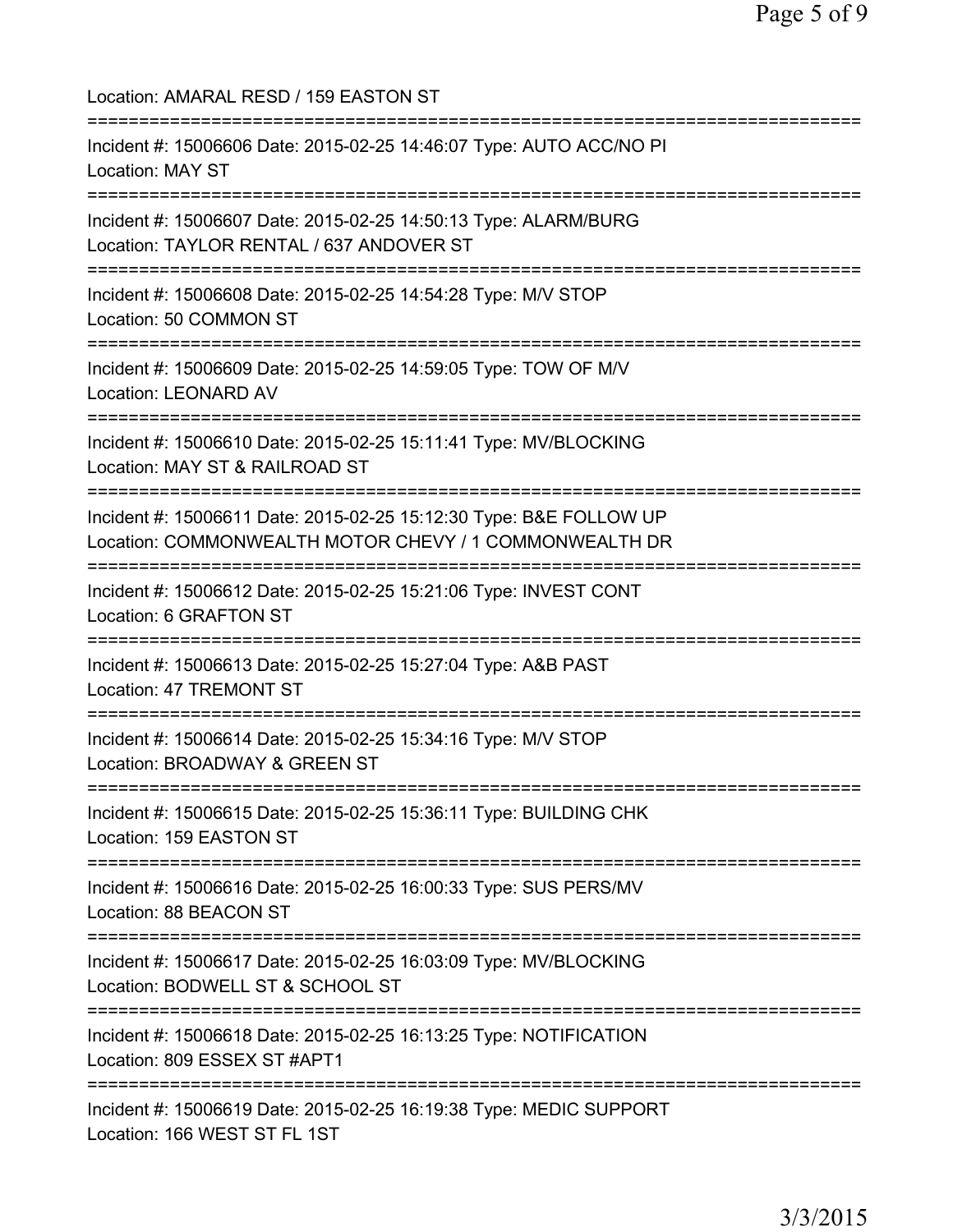| Incident #: 15006620 Date: 2015-02-25 16:20:13 Type: TOW OF M/V<br>Location: AMESBURY ST & ESSEX ST                                            |
|------------------------------------------------------------------------------------------------------------------------------------------------|
| ============================<br>Incident #: 15006621 Date: 2015-02-25 16:25:29 Type: ALARM/BURG<br>Location: GOMEZ RESD / 20 MONTGOMERY ST     |
| Incident #: 15006622 Date: 2015-02-25 16:29:23 Type: MAL DAMAGE<br>Location: 8 LENOX ST                                                        |
| Incident #: 15006623 Date: 2015-02-25 16:33:23 Type: MV/BLOCKING<br>Location: 21 DORCHESTER ST<br>=======================<br>:================ |
| Incident #: 15006624 Date: 2015-02-25 16:46:29 Type: SUS PERS/MV<br>Location: 200 WALNUT ST                                                    |
| Incident #: 15006625 Date: 2015-02-25 16:52:09 Type: DRUG VIO<br>Location: 1 TREMONT ST                                                        |
| Incident #: 15006626 Date: 2015-02-25 16:56:37 Type: MV/BLOCKING<br>Location: 22 MAGNOLIA ST                                                   |
| Incident #: 15006627 Date: 2015-02-25 17:00:40 Type: VIO CITY ORD<br>Location: 277 WATER ST                                                    |
| Incident #: 15006628 Date: 2015-02-25 17:10:36 Type: HIT & RUN M/V<br>Location: BROADWAY & WATER ST                                            |
| Incident #: 15006629 Date: 2015-02-25 17:28:02 Type: M/V STOP<br>Location: FALLS BRIDGE / null                                                 |
| ====================================<br>Incident #: 15006630 Date: 2015-02-25 17:33:57 Type: M/V STOP<br>Location: FALLS BRIDGE / null         |
| Incident #: 15006631 Date: 2015-02-25 17:34:06 Type: AUTO ACC/NO PI<br>Location: 5 FULTON ST                                                   |
| Incident #: 15006632 Date: 2015-02-25 17:38:52 Type: AUTO ACC/UNK PI<br>Location: BERKELEY ST & BRUCE ST                                       |
| Incident #: 15006633 Date: 2015-02-25 18:02:58 Type: SHOPLIFTING<br>Location: CVS PHARMACY / 266 BROADWAY                                      |
|                                                                                                                                                |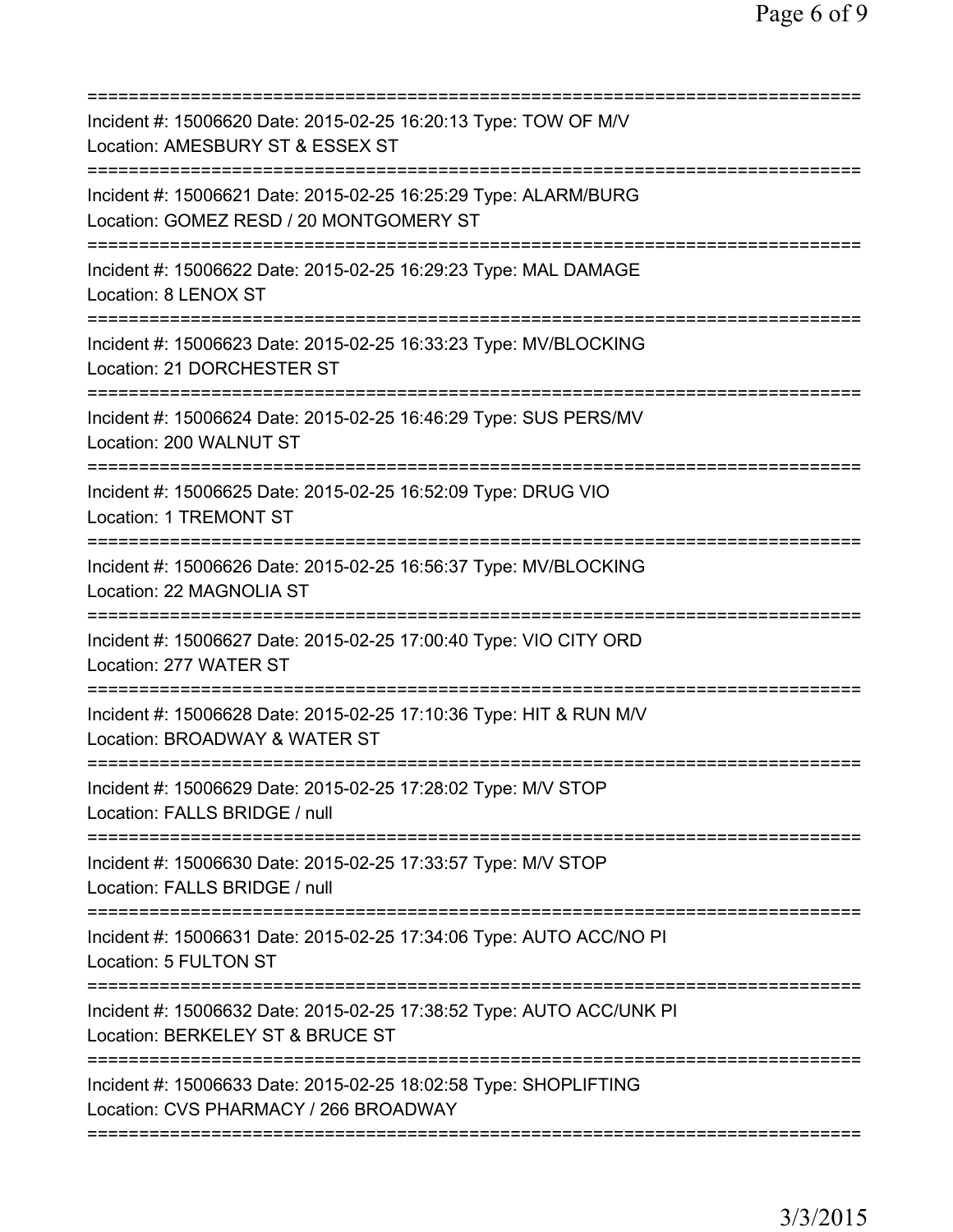| Incident #: 15006634 Date: 2015-02-25 18:09:47 Type: WARRANT SERVE<br>Location: 175 ABBOTT ST                                    |
|----------------------------------------------------------------------------------------------------------------------------------|
| Incident #: 15006635 Date: 2015-02-25 18:09:54 Type: DISTURBANCE<br>Location: 491 ESSEX ST                                       |
| Incident #: 15006636 Date: 2015-02-25 18:15:04 Type: MV/BLOCKING<br>Location: ATKINSON ST & TYLER ST                             |
| Incident #: 15006637 Date: 2015-02-25 18:17:55 Type: KEEP PEACE<br>Location: 20 CYPRESS AV                                       |
| Incident #: 15006638 Date: 2015-02-25 18:21:06 Type: GENERAL SERV<br>Location: ESSEX ST & UNION ST                               |
| Incident #: 15006639 Date: 2015-02-25 18:31:07 Type: 209A/VIOLATION<br>Location: 1075 ESSEX ST FL 1                              |
| Incident #: 15006641 Date: 2015-02-25 18:40:42 Type: 209A/VIOLATION<br>Location: 31 MILTON ST                                    |
| Incident #: 15006640 Date: 2015-02-25 18:40:53 Type: DOMESTIC/PROG<br>Location: 394 HOWARD ST FL 1                               |
| Incident #: 15006642 Date: 2015-02-25 18:44:32 Type: LIC PLATE STO<br>Location: 77 WILLIAM ST                                    |
| Incident #: 15006643 Date: 2015-02-25 19:00:50 Type: BUILDING CHK<br>Location: BRUCE SCHOOL / 135 BUTLER ST                      |
| Incident #: 15006644 Date: 2015-02-25 19:02:15 Type: DOMESTIC/PROG<br><b>Location: CURRANT HILL RD</b>                           |
| ================================<br>Incident #: 15006645 Date: 2015-02-25 19:09:39 Type: LARCENY/PAST<br>Location: 102 WILLOW ST |
| Incident #: 15006646 Date: 2015-02-25 19:11:11 Type: AUTO ACC/NO PI<br>Location: 525 BROADWAY                                    |
| Incident #: 15006647 Date: 2015-02-25 19:23:27 Type: LARCENY/PAST<br>Location: MYRTLE ST & SARATOGA ST                           |
| Incident #: 15006648 Date: 2015-02-25 19:34:18 Type: AUTO ACC/NO PI                                                              |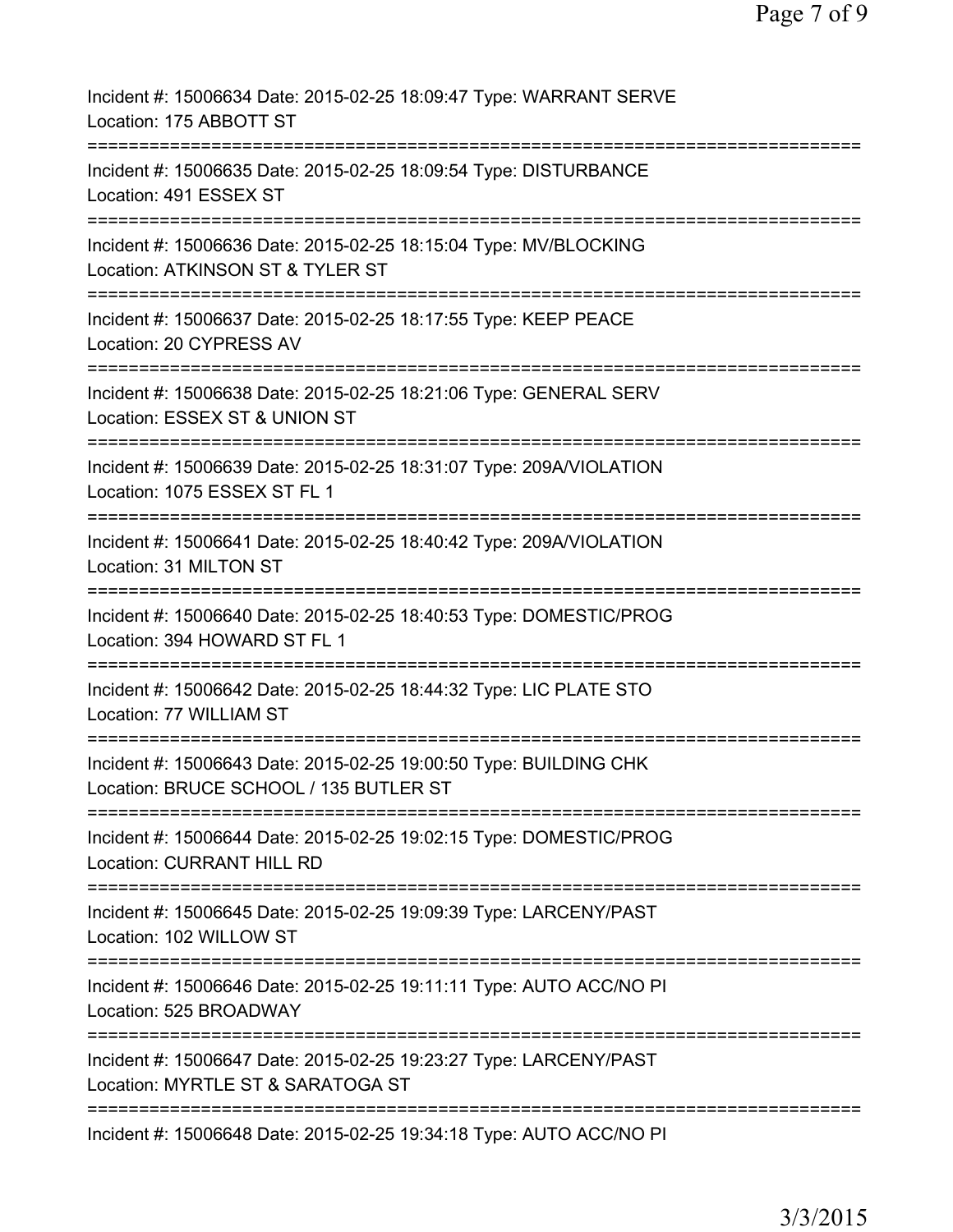| Location: 101 AMESBURY ST                                                                                                                        |
|--------------------------------------------------------------------------------------------------------------------------------------------------|
| Incident #: 15006649 Date: 2015-02-25 19:59:36 Type: CK WELL BEING<br>Location: 2 FORDHAM RD<br>===============================                  |
| Incident #: 15006650 Date: 2015-02-25 19:59:50 Type: CK WELL BEING<br>Location: 2 FORDHAM RD<br>:==============================                  |
| Incident #: 15006651 Date: 2015-02-25 20:06:06 Type: CK WELL BEING<br>Location: MT VERNON ST & S BROADWAY<br>;================================== |
| Incident #: 15006653 Date: 2015-02-25 20:12:22 Type: INVEST CONT<br>Location: 153 BEACON AV                                                      |
| Incident #: 15006652 Date: 2015-02-25 20:12:31 Type: SUICIDE ATTEMPT<br>Location: 70 BOXFORD ST FL 1                                             |
| Incident #: 15006654 Date: 2015-02-25 20:31:01 Type: LOST PROPERTY<br>Location: 70 MILTON ST                                                     |
| Incident #: 15006655 Date: 2015-02-25 20:49:57 Type: ALARM/BURG<br>Location: 19 N BOYLSTON ST                                                    |
| Incident #: 15006656 Date: 2015-02-25 20:55:05 Type: ALARM/BURG<br>Location: 207 HAVERHILL ST                                                    |
| Incident #: 15006657 Date: 2015-02-25 20:57:50 Type: THREATS<br>Location: 5 WILMOT ST #1R FL 1                                                   |
| Incident #: 15006658 Date: 2015-02-25 21:26:49 Type: MV/BLOCKING<br>Location: 19 PERRY AV                                                        |
| Incident #: 15006659 Date: 2015-02-25 21:39:08 Type: NOTIFICATION<br>Location: 25 WILMOT ST FL 2                                                 |
| Incident #: 15006660 Date: 2015-02-25 22:12:19 Type: 209A/SERVE<br>Location: 476 RIVERSIDE DR #202                                               |
| Incident #: 15006661 Date: 2015-02-25 22:37:43 Type: 209A/SERVE<br>Location: 356 BROADWAY #5                                                     |
| Incident #: 15006662 Date: 2015-02-25 23:20:11 Type: ALARM/HOLD<br>Location: SANTO DOMINGO LIQUORS STORE / 419 HAMPSHIRE ST                      |